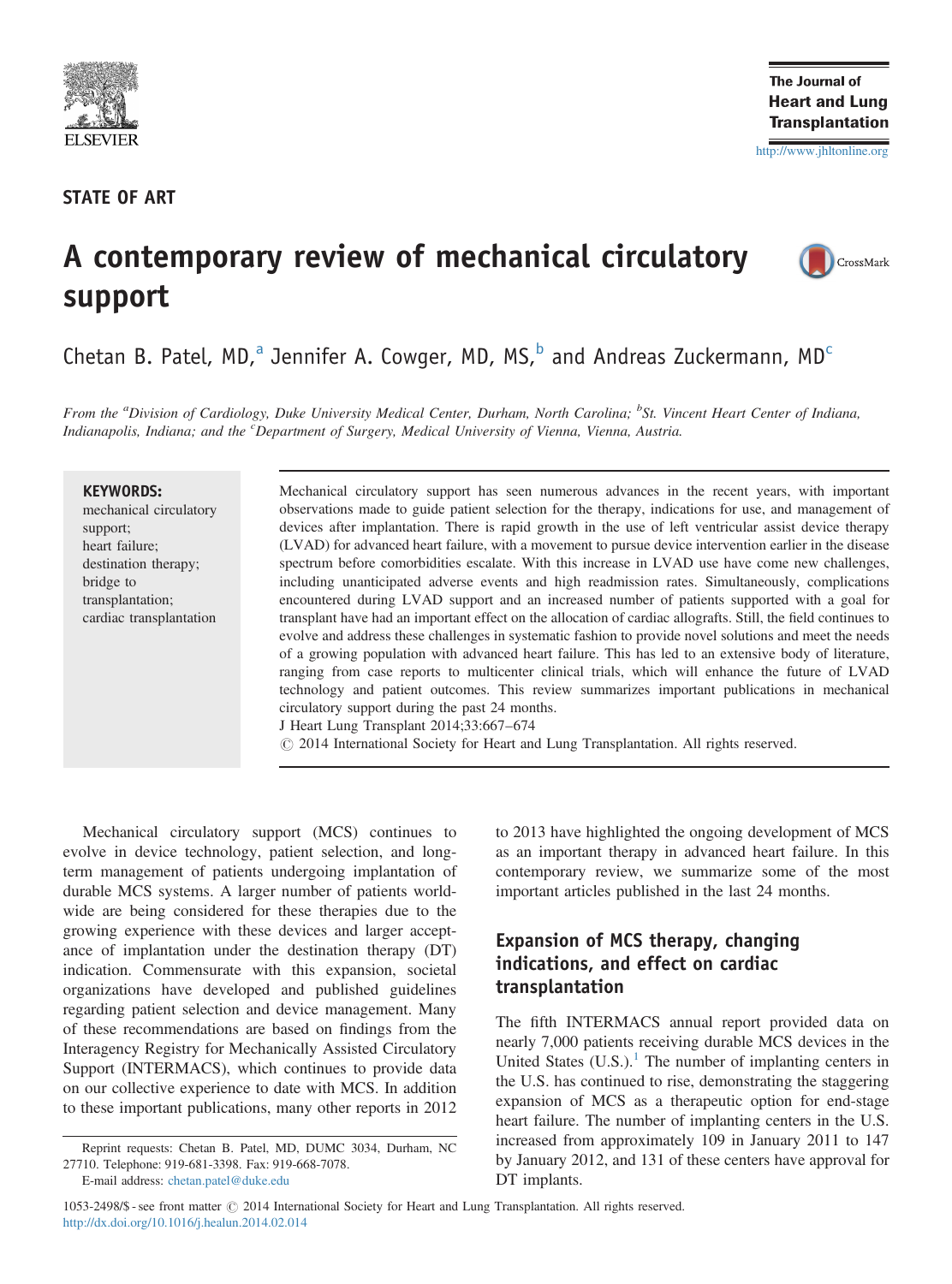Simultaneously, the INTERMACS report demonstrated a changing pattern in MCS intent, with an increasing number of patients ( $> 40\%$  in the last report) now receiving an MCS implant under the DT indication. There are likely multiple reasons for this trend change, ranging from a fixed and limited donor pool for bridge to transplant (BTT) recipients, improved patient selection for left ventricular assist device (LVAD) therapy, an increase in the number of VAD implant centers, greater clinician and patient comfort with the concept of DT, and increased accessibility after regulatory approval for DT in many countries.

Although device intent (BTT vs DT) is often assigned before durable LVAD implant, Tueteberg et  $al<sup>2</sup>$  $al<sup>2</sup>$  $al<sup>2</sup>$  highlighted the dynamic nature of transplant candidacy during VAD support. In an analysis of 2,816 patients enrolled in INTERMACS, they showed that 43.5% of patients who were initially implanted with the BTT intent were no longer listed for cardiac transplantation at 2 years after implant. In contrast, nearly 15% of patients implanted as DT were being considered for transplant at the same time point. Not surprisingly, the most common pre-implant strategy (which remains unapproved by U.S. regulatory bodies) was bridge to candidacy (BTC).

Implant strategy also forecasts patient outcome. The 2-year survivals of patients supported for BTT, BTC, and DT were 78% 70%, and 61%, respectively. Rapid changes in patient nutritional status, functional status, end-organ function, and adherence after LVAD can affect transplant candidacy and post-transplant survival, and the Tueteberg et  $al<sup>2</sup>$  $al<sup>2</sup>$  $al<sup>2</sup>$  study highlights the need for continued efforts to reevaluate the dichotomous implant indications (BTT vs DT) we use in the current era. It also raises questions for VAD programs that specialize only in DT care, without an option for cardiac transplantation, and strategies of care in DT patients who may transition to transplant eligibility.

Although the percentage of total LVAD implants defined a priori with BTT intent has decreased, MCS is playing a larger role in patients ultimately undergoing cardiac transplantation. The latest International Society for Heart and Lung Transplantation (ISHLT) Heart Report, which includes more than 3,529 adult transplants reported worldwide, indicates that nearly 30% of heart transplants were performed in adult patients supported by MCS, and the number continues to rise. $3$  Post-transplant outcomes in BTT patients overall are improving with growing experience, particularly with long-term durable LVAD therapy.<sup>[2](#page-5-0)</sup> As such, studies show that MCS is having a larger effect on cardiac transplantation and the allocation process of organs in many U.S. centers and abroad. An analysis of the Scientific Registry of Transplant Recipients database found survival at 12 months in United Network of Organ Sharing (UNOS) status 1A listed patients was 75% in those with and 71% in those without VAD support and that transplants are now occurring more frequently in U.S. patients bridged with VAD support.<sup>[4](#page-5-0)</sup>

Columbia University Medical Center, one of the largest U.S. cardiac transplant centers, reported its experience with patients supported with long-term MCS and the effect of MCS on donor allocation.<sup>[5](#page-5-0)</sup> Of the 726 adult heart transplants, 227 were bridged with MCS, and 164 (72%) received a transplant as UNOS 1A status. During a 6-year period, fewer patients received a transplant during their 1A grace period, and the number of BTT patients who received a transplant due to urgent 1A status for VAD complications increased from  $43\%$  to  $86\%$ .<sup>[5](#page-5-0)</sup> Although multiple potential factors contribute to such trends, the increase in urgency statuses due to VAD complications is especially important in the context of data from the UNOS database that shows a 75% increase in mortality on the waiting list in patients whose status was upgraded because of LVAD-related complications.<sup>[6,7](#page-5-0)</sup>

## Opportunities in MCS as a BTT

Many advanced heart failure patients are reaping a survival benefit with the increased use of LVAD support, but important studies in 2013 highlighted sub-groups of heart failure patients with less success. Patients with biventricular failure demonstrate increased mortality after LVAD im-plant<sup>[1](#page-5-0)</sup> and have reduced  $BTT<sup>6</sup>$  $BTT<sup>6</sup>$  $BTT<sup>6</sup>$  and post-transplant survival.<sup>[5](#page-5-0)</sup> Although rates of VAD use as BTT has significantly increased in those without congenital lesions, patients with congenital heart disease (CHD) have not enjoyed significant gains from MCS support. An analysis of UNOS data compared outcomes in 1,250 CHD patients listed for cardiac transplant vs outcomes in 59,606 listed patients without congenital lesions.[8](#page-5-0) Whereas 18% of non-CHD adults in UNOS were listed on VAD support, this number represented only 3% of listed CHD patients. Further, mortality on the transplant list in VAD-supported patients was 26% in those without CHD compared with 41% in those with  $CHD.<sup>8</sup>$  $CHD.<sup>8</sup>$  $CHD.<sup>8</sup>$ 

The problem of allosensitization continues to be a challenge for listed patients supported with MCS technologies, and the problem is further confounded by improved technology to detect anti-human leukocyte antigen antibodies. Higher detection to date has not resulted in a clear signal toward increased rejection rates or allograft failure.<sup>[9](#page-5-0)</sup>

## Improving outcomes and risk stratification for durable MCS

Multicenter studies have demonstrated a continued improvement in outcomes with durable MCS. The greatest survival gains are reported in patients implanted under the DT indication with a HeartMate II axial-flow device (Thoratec Corp, Pleasanton, CA), $^{10}$  $^{10}$  $^{10}$  mainly because of the inferior survival in the early DT experience. The BTT HeartWare Left Ventricular Assist Device for the Treatment of Advanced Heart Failure (ADVANCE) study compared outcomes in 140 BTT patients undergoing a HeartWare HVAD (HeartWare International Inc, Framingham, MA) implant with 499 patients in a contemporaneous control group from INTERMACS $^{11}$  $^{11}$  $^{11}$  who were largely supported with the HeartMate II. Survival rates at 1 year were 90.7% in the HVAD group and 90.1% in control group, leading to U.S. Food and Drug Administration approval of the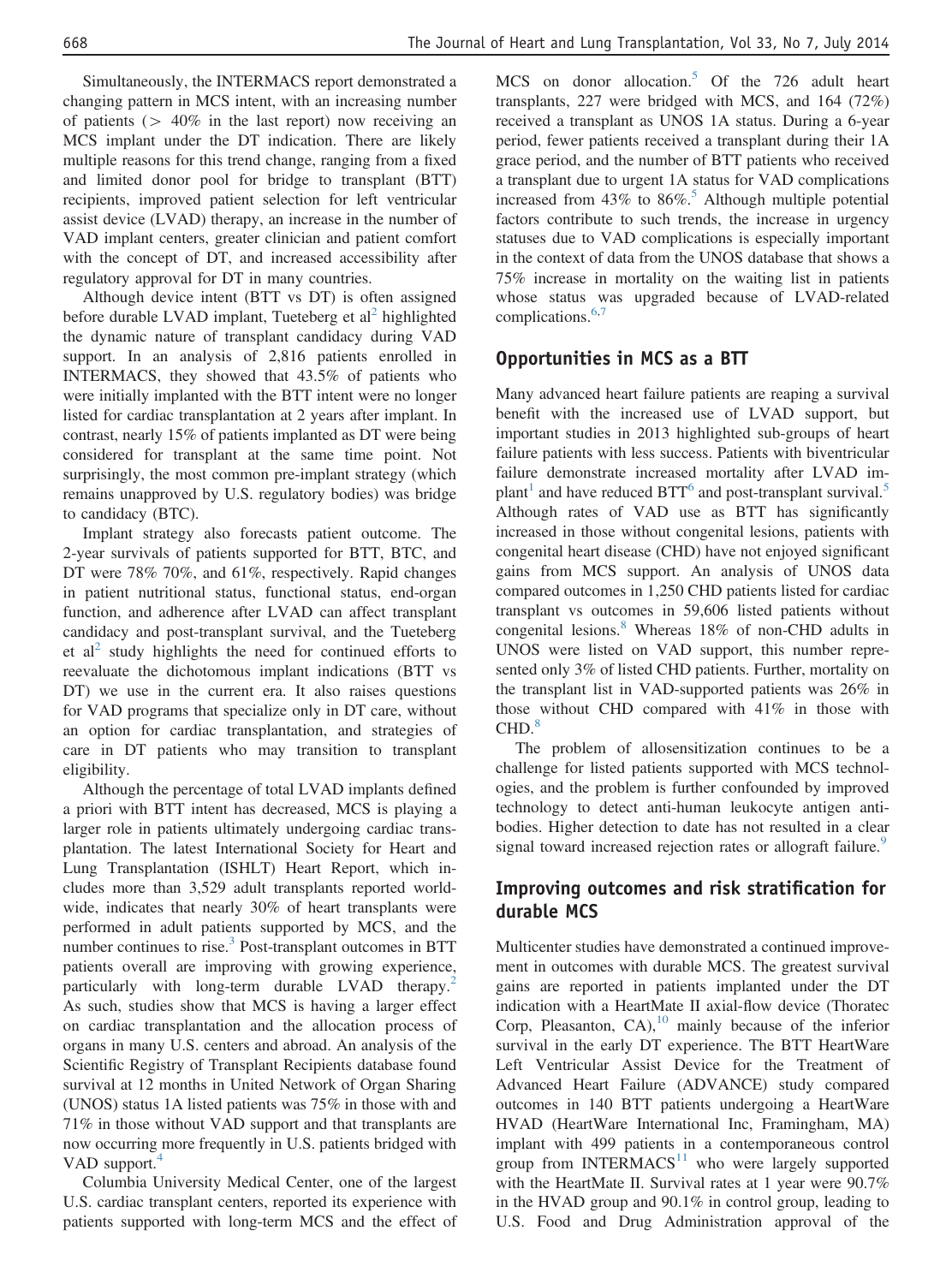HeartWare HVAD for BTT candidates and an expansion of HVAD indications beyond European borders. The results of the ENDURANCE study, which compared outcomes in DT patients supported with the HeartWare vs the present industry DT leader—the HeartMate II LVAD—are eagerly awaited and are expected to be available in 2014.

Despite improving outcomes, efforts to refine patient risk assessment and selection for MCS continue to be a theme of MCS research. There was renewed interest in use of echocardiographic parameters to assess risk for right ventricular (RV) failure after durable LVAD therapy. Investigators at Cleveland Clinic used quantitative measures of RV function to assess risk of RV failure by echocardiography. Patients requiring an RVAD or prolonged inotropic support ( $> 14$  days) were more likely to have reduced RV free wall strain by echocardiographic vector velocity imaging. A peak strain cutoff of –9.6% was associated with the highest sensitivity and specificity to predict RV failure. Moreover, incorporating RV strain was incremental to the previously reported scores for RV failure.<sup>[12](#page-6-0)</sup> A complementary study examining the comparative size of the RV and LV in 109 patients showed that an RV-to-LV diameter ratio 4 0.75 was predictive of RV failure after LVAD implantation.<sup>13</sup> This variable also added incremental value to other scores, including those that included hemodynamic variables.

Global risk scores also remain of interest with the expansion of therapy, especially in older individuals. Using the HeartMate II clinical trials database of 1,122 patients, Cowger et al<sup>14</sup> developed the most comprehensive global risk score to date for patients being considered for continuous-flow technology. Components of the Heart Mate II multivariable risk score (HMRS) included age (decade), serum albumin (mg/dl), serum creatinine (mg/dl), international normalized ratio (INR), and implanting center volume (increasing risk with annual center volume  $< 15$ ).<sup>[14](#page-6-0)</sup> An application for mobile devices is available for score calculation [\(https://itunes.apple.](https://itunes.apple.com/us/app/lvad-calc/id773254190?ls=1&mt=8) [com/us/app/lvad-calc/id773254190?ls](https://itunes.apple.com/us/app/lvad-calc/id773254190?ls=1&mt=8)=1&[mt](https://itunes.apple.com/us/app/lvad-calc/id773254190?ls=1&mt=8)=8). The score can be used to estimate patient mortality after VAD implant and may be an important patient tool for the informed consent process.

Older risk scores were also tested in an era with modern surgical techniques, improved patient selection, and continuous-flow devices. The Lietz-Miller Destination Therapy Risk Score (DTRS), derived from a HeartMate XVE cohort, was analyzed in more than 1,000 patients supported with the HeartMate II device and only had modest discriminatory value for DT patients treated with continuous-flow LVADs.<sup>[15](#page-6-0)</sup> Finally, scores developed to assess non-cardiac organ function were also applied to the MCS field to assess post-implant outcomes. The model of end-stage liver disease (MELD) was shown to be a predictor of adverse events in INTERMACS, $^{16}$  $^{16}$  $^{16}$  and findings were validated by Yang et  $al^{17}$  $al^{17}$  $al^{17}$  in a study of 200 patients. The MELD score and Heart Mate II risk score have similar score components and neither was superior in direct compar-ison.<sup>[14](#page-6-0)</sup> Nevertheless, both risk models emphasize the need (as in other global scores) for a careful evaluation of extracardiac function in the pre-operative setting.

## Short-term MCS

The study of short-term MCS in the past year provided important insight into the heterogenous nature of cardiogenic shock and the need for carefully designed future studies in this realm. The intraaortic balloon pump (IABP) SHOCK-II trial examined the use of an IABP in cardiogenic shock complicating acute myocardial infarction. This prospective study randomized 600 patients to IABP therapy or usual care at the time of anticipated revascularization. Surprisingly, IABP therapy was not associated with reduced 30-day mortality. $18$  Given the moderate-risk nature of the randomized cohort, O'Connor and Rogers<sup>[19](#page-6-0)</sup> suggested these results should lead to a reevaluation of our understanding and subsequent therapeutic strategies in cardiogenic shock, with a need to readdress our current indications for device support. Use of this decades-old technology has subsequently been explored in a slightly different population: chronic heart failure progressing to cardiogenic shock.<sup>19</sup> Estep et al<sup>[20](#page-6-0)</sup> described an experience of extended IABP support (median support time, 18 days; range, 4–152 days) from a percutaneous axillary approach in 50 patients as a BTT. Not only did this expand the use of this device, which has been in clinical practice for many years, but this study also reported a novel insertion method that would allow ambulation in the end-stage heart failure patient.

#### MCS and myocardial recovery

Although myocardial recovery with a variety of long-term and short-term MCS devices has been reported, overall rates of myocardial recovery with long term MCS devices remain very low.<sup>[1](#page-5-0)</sup> There have been some interesting insights into this low rate, including the assessment of myocardial samples after prolonged MCS and the use of plasma biomarkers. Not all patients treated with durable LVAD have a decrease in markers of extracellular matrix proteins, such as the matrix metalloproteinases, and persistent elevation in these markers may result in RV failure.<sup>[21](#page-6-0)</sup> Similarly, galectin-3, a novel heart failure biomarker that is associated with myocardial fibrosis, was examined in peripheral blood samples with concomitant measurement of myocardial messenger RNA in patients undergoing MCS. Galectin-3 levels remained elevated after MCS and predicted worse outcomes with higher levels. $^{22}$  $^{22}$  $^{22}$  Collectively, these data suggest there may be novel targets for therapies beyond neurohormonal antagonists to treat heart failure as an adjunct to MCS support.

In addition to fully understanding the recovery process, studies have challenged the methods and frequency with which we assess for improved myocardial function. Investigators from the Utah Cardiac Recovery Program assessed myocardial recovery by using a protocol-driven echocardiographic assessment in ischemic and non-ischemic cardiomyopathy and showed evidence of recovery as early as 30 days after LVAD implantation, with the greatest effect seen at 6 months. $^{23}$  $^{23}$  $^{23}$  The greatest improvement was in younger patients with the shortest duration of heart failure, and these finding were consistent with other studies. $24$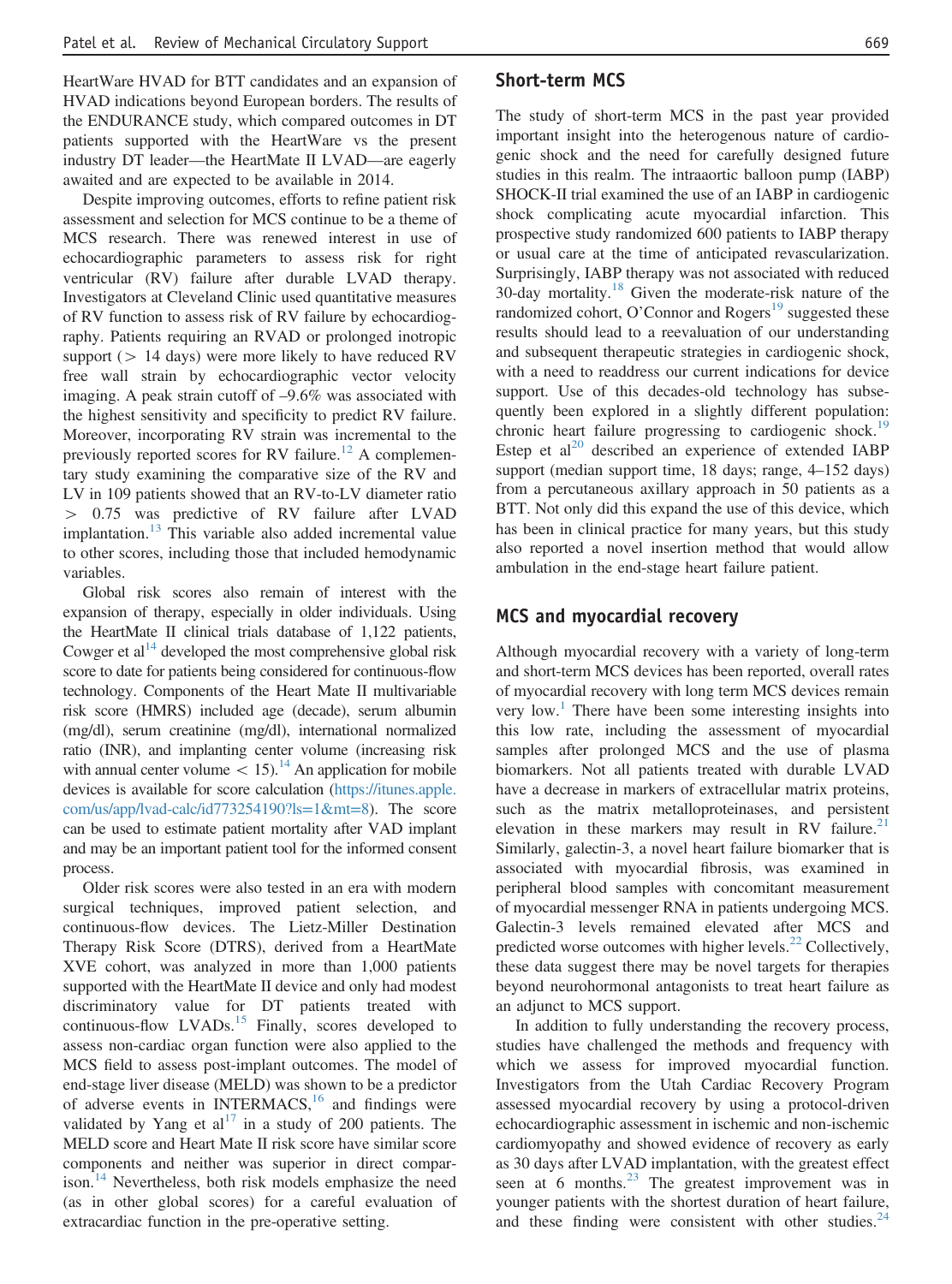However, the results suggest that some recovery is possible in a larger proportion of patients with mechanical unloading and that further investigation will be required to see how much recovery is adequate for LVAD explant.

## Beyond survival in MCS: Focus on adverse events and readmissions

The growing population of patients supported by durable MCS devices has had an important effect on the infrastructure required to manage patients outside of the implanting hospital and on costs to the health care system. Single-center studies have reported readmission rates after LVAD implantation between 1.5 and 2.5 per patient-year of support, with an increased rate in the first 6 months after implant. $25-27$  $25-27$  $25-27$  The leading cause for readmission was bleeding (primarily gastrointestinal), followed by heart failure/arrhythmia and then infection. $25$  Gastrointestinal bleeding due to development of arteriovenous malformations remains common after implantation of continuous-flow devices and is believed to be due to reduced pulse pressure. For the first time, the survival effect of this most common adverse event was reported by the group at Henry Ford Hospital, who demonstrated that although gastrointestinal bleeding is a common morbidity associated with LVAD therapy, survival was not negatively affected.<sup>[28](#page-6-0)</sup> In an effort to reduce events, investigators also showed that increased pulsatility is associated with reduced bleeding events, setting the stage for a possible prospective study examining different unloading strategies during continuous-flow device support.<sup>29</sup>

On the opposing side of the bleeding-thrombosis paradigm, there was emerging interest in understanding the risk of thrombosis and associated phenomena such as hemolysis. A multicenter study of 837 patients undergoing HeartMate II implant between 2004 and 2013 documented 72 device thromboses in 66 patients. $30$  Importantly, the authors showed a time-related increase in LVAD thrombosis. The occurrence of confirmed device thrombosis within 3 months of device implant increased from 2.2% (95% confidence interval [CI], 1.5%–3.4%) in patients implanted in March 2011 to 8.4% (95% CI, 5.0%–13.9%) in those implanted in January 2013. Further, median times to device thrombosis from implant decreased from 18.6 months (95% CI, 0.5–53 months) for HeartMate II implants before March 2011 to 2.7 months for implants thereafter.

Several studies have identified better means of detecting device thrombosis and risk factors for thrombosis development. Cowger et al, $31$  with the University of Michigan group, showed that the current INTERMACS definition for hemolysis and thrombosis using a serum free hemoglobin  $>$  40 mg/dl lacks sensitivity and, potentially, the lead time necessary to reduce patient morbidity by device intervention. Compared with the INTERMACS serum free hemoglobin threshold, lactate dehydrogenase (LDH) values 4 600 IU/liter (representing 2.5 times the laboratory upper limit of normal) provided an earlier (by  $\sim$ 4 months) and more accurate detection of patients on HeartMate II LVAD support who subsequently required device exchange for confirmed thrombosis. $31$  This group also showed that 1-year event-free survival after the onset of LDH defined hemolysis (a single LDH  $>600$  IU/liter) was 32%  $\pm$  7.2% compared with 89%  $\pm$  3.2% in those with persistent LDH values  $\lt$ 600 IU/liter (hazard ratio, 8.0; 95% CI, 4.4–14; area under the curve,  $0.87 \pm 0.04$ ;  $p < 0.001$ ) and patients with an elevated LDH had a 4-fold higher risk of stroke. $32$  The University of Michigan group also showed that device type affects hemolysis marker detection thresholds. In patients supported with the HeartWare HVAD, LDH was again superior, but thresholds for detecting device thrombosis were lower at LDH values  $> 400$  IU/liter.<sup>[33](#page-6-0)</sup>

In addition to hemolysis marker elevation and era of device implant, other risks for LVAD thrombosis are beginning to be elucidated. Ravichandran et  $al<sup>34</sup>$  $al<sup>34</sup>$  $al<sup>34</sup>$  compared 18 patients with confirmed HeartMate II thrombosis with 82 patients without and found that, in addition to elevated hemolysis markers, younger age and lower INRs were risk factors for hemolysis. In a multicenter study of 389 patients with continuous-flow LVAD support, thromboembolic and hemolysis events occurred 7.4 [4.9–11] times more frequently in patients with prior gastrointestinal bleeding,<sup>35</sup> possibly also due to alterations in anti-coagulant management during bleeding events.

Although mortality on VAD support continues to decrease, morbidity due to device thrombosis is becoming more apparent. Suspected or confirmed thrombosis was one of the most common indications for device exchange in an analysis of 1,128 patients of whom 72 underwent replacement between  $2005$  and  $2010<sup>36</sup>$  $2010<sup>36</sup>$  $2010<sup>36</sup>$  The primary indication was percutaneous lead damage (3%), followed by thrombosis and then infection (0.6%). Operative mortality at 30 days was 6.5%, and 65% were alive at 2 years after exchange, suggesting pump replacement for most confers low mortality.[36](#page-6-0) Studies are needed to better determine the timing of pump exchange for patients with asymptomatic hemolysis, operative procedure of choice (subcostal vs sternotomy approach), and if alterations in anti-coagulation (higher INR goals) and/or anti-platelet management improve outcomes in patients at risk for hemolysis or those with hemolysis.

LVAD exchange and patient readmission because of these complications appears to impart a significant effect on the costs of long-term MCS therapy over the lifetime of support. With the growing number of patients treated with LVAD therapy, there was an interest in understanding the current cost-effectiveness of LVAD therapy as a bridging therapy and as permanent support.<sup>37,[38](#page-6-0)</sup> Rogers et al,<sup>38</sup> from Duke University, described a significant decrease in costs associated with LVAD therapy in the transition from pulsatile-flow to continuous-flow devices, although the current costs of the therapy do not meet U.S. benchmarks for cost-effectiveness. Further, the significant additional costs associated with adverse events highlight the need for future research to focus on outcomes other than survival. $38,39$ 

## MCS physiology

The physiologic interaction between MCS, the native heart, and other organs has also been intensely examined.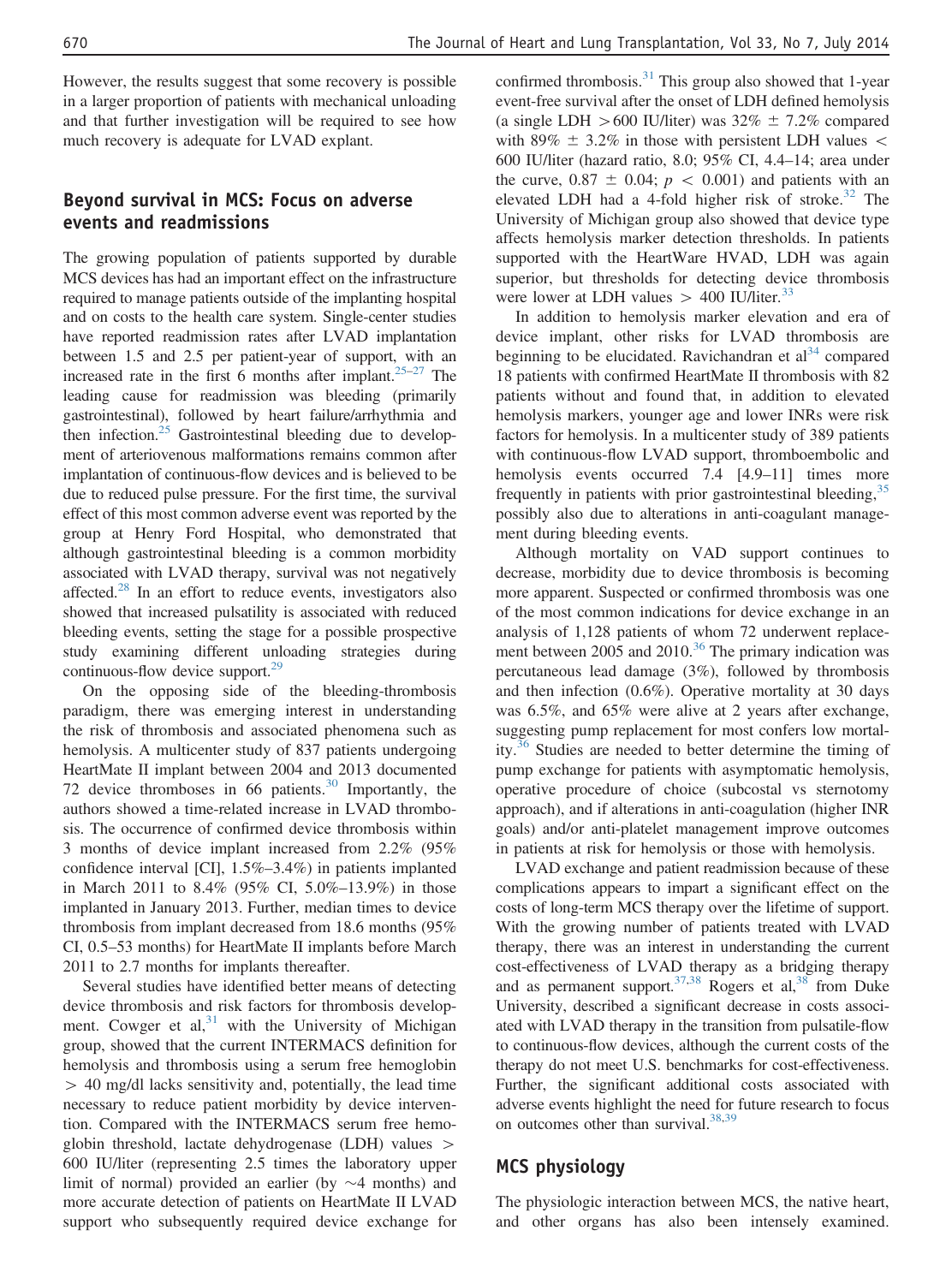<span id="page-4-0"></span>Augmentation of cardiac output with MCS appears to result in improvements in total-body insulin resistance and improvement in myocardial catabolism, which was identi-fied using paired myocardial samples.<sup>[40](#page-6-0)</sup> There have been further reports of worsening aortic insufficiency after implantation of continuous-flow LVADs, $41$  novel minimally invasive methods to correct this common problem,  $42,43$  and more data suggest tricuspid repair at the time of LVAD implantation may reduce right heart failure and length of stay during the index hospitalization.<sup>[44](#page-6-0)</sup>

A recent report from Segura et  $al<sup>45</sup>$  highlighted the potentially unanticipated changes in the aortic wall after continuous-flow LVAD support. In an elegant study of aortic wall samples before and after continuous flow LVAD implantation, investigators showed important histologic changes in the aortic wall, with smooth muscle degeneration and elastic fiber degeneration. $45$  The implications of these changes in patients on long-term support have yet to be determined.

Ventricular arrhythmias have been more extensively studied as an ongoing manifestation of heart failure after MCS, with a greater appreciation for the degree of preimplant arrhythmia burden as a risk factor for recurrent ventricular tachycardia. $46,47$  Strategies to manage these episodes were also carefully considered, $48$  and in a provocative article, Uriel et  $al<sup>47</sup>$  $al<sup>47</sup>$  $al<sup>47</sup>$  challenged the need for ongoing defibrillator therapy in patients treated with durable MCS who have not had pre-operative ventricular arrhythmic events. In patients without pre-implant ventricular arrhythmias, the incidence of post-implant arrhythmia was very low compared with those with any electrical instability (4% vs 45.5%,  $p < 0.001$ ) in the pre-operative setting. Further, no patients discharged post-implant without implantable car-dioverter defibrillator therapy died in follow-up.<sup>[47](#page-6-0)</sup>

## Expanding horizons and special populations in MCS

With the continued miniaturization and technological maturation of devices, progress was made in the use of MCS in the pediatric population. The Berlin Heart EXCOR (Berlin Heart GmbH, Berlin, Germany) pediatric VAD was evaluated in a multicenter trial, with results published in 2011, but reports did not capture the results of patients who were excluded and received treatment with the device under a compassionate use protocol. A study that combined the

| Study              | Study design                               | Study population                                                                | Study information                                                          | <b>Status</b>           |
|--------------------|--------------------------------------------|---------------------------------------------------------------------------------|----------------------------------------------------------------------------|-------------------------|
| ADVANCE            | Prospective non-<br>randomized, 2 arms     | NYHA class IV and transplant<br>listing eligible                                | HeartWare <sup>a</sup> vs INTERMACS control                                | Completed               |
| <b>ROADMAP</b>     | Prospective observational<br>two arm study | NYHA class IIIb and class IV<br><b>INTERMACS 4</b><br>DT- transplant ineligible | HeartMate II <sup>b</sup> vs continued medical<br>therapy                  | Completed<br>enrollment |
| REVIVE-IT          | Randomized controlled<br>study             | NYHA class III patients<br><b>INTERMACS 4-7</b><br>DT-transplant ineligible     | HeartMate II vs continued medical<br>therapy                               | Enrolling               |
| ENDURANCE          | Randomized controlled<br>trial             | NYHA class IIIb/IV<br>INTERMACS 1-3<br>DT                                       | HeartWare HVAD vs commercially<br>available device                         | Completed<br>enrollment |
| <b>IMPELLA-RP</b>  | Non-randomized, single<br>arm              | RV failure after myocardial<br>infarction or cardiac surgery                    | Impella-RP $c$ for RV failure refractory<br>to pharmacologic support       | Enrolling               |
| MedaMACS           | Prospective registry                       | NYHA class IIIb and class IV with<br>high risk features                         | Prospective registry for patients not<br>being considered for LVAD therapy | Enrolling               |
|                    | MVAdvantage Nonrandomized, single<br>arm   | NYHA class IIIb/IV<br>INTERMACS 1-3                                             | HeartWare MVAD                                                             | Not yet<br>enrolling    |
| Jarvik DT<br>trial | Randomized open label                      | NYHA class IIIb/IB                                                              | Jarvik <sup>d</sup> 2000 vs HeartMate II                                   | Enrolling               |
|                    |                                            | INTERMACS 1-3<br>DT                                                             |                                                                            |                         |

ADVANCE, HeartWare Left Ventricular Assist Device for the Treatment of Advanced Heart Failure; DT, destination therapy; ENDURANCE, A clinical trial to evaluate the HeartWare ventricular assist system for destination therapy of advanced heart failure; INTERMACS, Interagency Registry for Mechanically Assisted Circulatory Support; MedaMACS, medical arm for mechanically assisted circulatory support; MVAD, miniaturized ventricular assist device; NYHA, New York Heart Association; REVIVE-IT, Randomized Evaluation of VAD Intervention before Inotropic Therapy; ROADMAP, Risk Assessment and Comparative Effectiveness of Left Ventricular Assist Device (LVAD) and Medical Management; RV, right ventricle. <sup>a</sup>

aHeartWare International, Inc. Framingham, Massachusetts.

b Thoratec, Pleasanton, California.

c Abiomed, Danvers, Massachusetts.

dJarvik Heart Inc, New York, New York.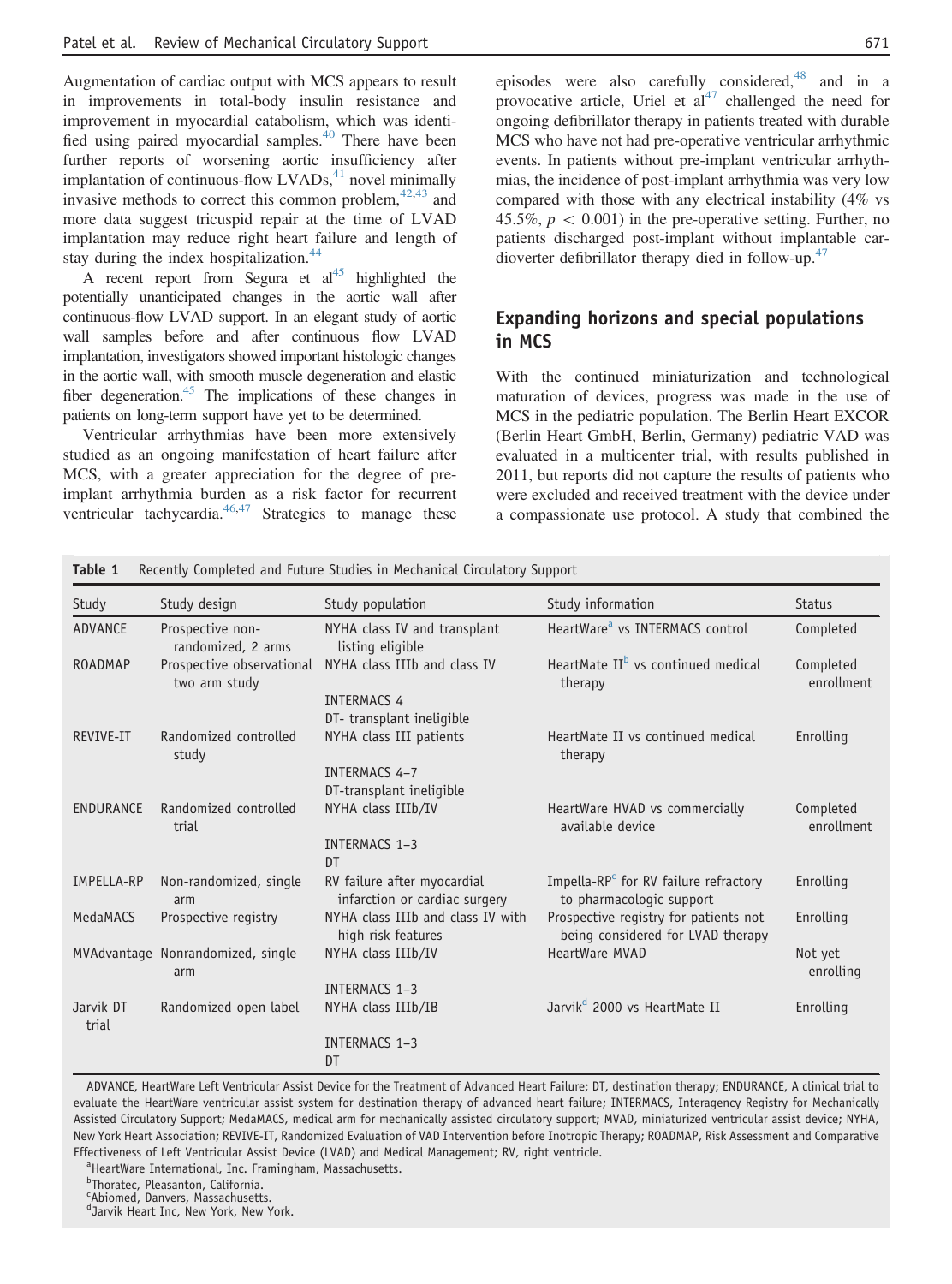<span id="page-5-0"></span>original investigational device exemption (IDE) protocol and this expanded protocol ( $n = 204$  patients) found the EXCOR VAD provided successful BTT, recovery, or continued support for nearly  $75\%$  of the cohort.<sup>[49](#page-6-0)</sup> Neurologic events remained high, with an incidence of  $\sim$ 30%, and contributed significantly to those who died on support. $49,50$ Post-transplant outcomes of these patients remained improved compared with those bridged with extracorporeal membrane oxygenation until a suitable organ was avail-able.<sup>[50](#page-6-0)</sup> Cassidy et al<sup>[51](#page-6-0)</sup> presented data on 102 pediatric patients implanted with the Berlin Heart during a 7-year period (5,247 days of total support) in the United King-dom.<sup>[51](#page-6-0)</sup> They also showed promising results, with  $84\%$ survival to transplant or device explant. Of the 16 deaths, 7 patients died of multisystem organ failure, and 6 had catastrophic strokes. A small analysis from INTERMACS by Cabrera et  $al<sup>52</sup>$  $al<sup>52</sup>$  $al<sup>52</sup>$  compared outcomes in 28 pediatric patients (aged 11–18 years) and in 359 young adults (aged 19–39 years) in the U.S. Survival was  $> 95\%$  in both groups at 6 months of support, with the major complication being bleeding (0.5–0.6 events per year of support).

These results are timely given the growing population of young adults with CHD and interest in expanding the use of MCS, including total artificial heart (TAH) systems to patients with single-ventricle physiology and failing cavopulmonary circuits.[53](#page-7-0) Indeed, TAH technology continues to be evaluated extensively as a BTT for patients with severe biventricular failure as a BTT. The U.S. experience with  $>$ 100 TAH implants (Syncardia Systems Inc, Tucson, AZ) was reported by Copeland et al,<sup>[54](#page-7-0)</sup> with 68.3% survival (87day median follow-up) in extremely sick patients who were not candidates for isolated LV support. Other special populations were also considered for this technology, including patients with allograft failure.<sup>[55](#page-7-0)</sup> Continuous-flow technology has also been considered a suitable mechanism for long-term biventricular support, with reports of successful placement of currently available LVADs in a biventricular configuration and even after cardiectomy.<sup>56,57</sup> These advances again bring into the question the absolute need for pulsatile flow in the human circulation and the technologic advances awaiting us moving forward with MCS.

## Conclusions and future direction

MCS continues to be one of the most dynamic therapies in medicine and, as reported in this review, is being studied extensively across the globe to ensure optimal outcomes. Durable devices are under the most intense investigation ([Table 1](#page-4-0)), with a shift in focus from survival to a reduction in adverse events and minimizing negative patient–device interactions. At the forefront of this will be a further study into the growing problem of LVAD thrombosis, which was highlighted in a special edition of the Journal of Heart and Lung Transplantation and a high-profile study by leading U.S. centers.<sup>[30](#page-6-0)</sup> Factors studied as part of this process will include patient, device, and practice variables but will also require careful assessment of current and future regulatory oversight in MCS therapy.

Future discussion will revolve around reevaluation of current indications for implantation of durable devices, with a continued shift away from the BTT and DT designation. This will require a commitment to innovative clinical trial design incorporating active controls and registry data, as well as carefully selected end points that incorporate functional status and adverse events. Improvements in device technology will certainly play an important role in this effort, with continued partnering between investigators, industry, and international regulatory agencies. Indeed, some leaders in the field have asked how European and Asian regulatory processes can be used to develop market standards in the U.S. and standardized clinical standards for future trials.<sup>[58](#page-7-0)</sup> These trials will include not only durable devices for adults but also short-term devices for acute cardiogenic shock and for pediatric patients.

#### Disclosure statement

Dr. Patel has served as a consultant for Thoratec Corp.  $(<$  \$5,000) and Heartware Inc.  $(<$  \$5,000). None of the other authors has a financial relationship with a commercial entity that has an interest in the subject of the presented manuscript or other conflicts of interest to disclose.

## References

- 1. [Kirklin JK, Naftel DC, Kormos RL, et al. Fifth INTERMACS annual](http://refhub.elsevier.com/S1053-2498(14)00976-0/sbref1) [report: risk factor analysis from more than 6,000 mechanical](http://refhub.elsevier.com/S1053-2498(14)00976-0/sbref1) [circulatory support patients. J Heart Lung Transplant 2013;32:141-56.](http://refhub.elsevier.com/S1053-2498(14)00976-0/sbref1)
- 2. [Teuteberg JJ, Stewart GC, Jessup M, et al. Implant strategies change](http://refhub.elsevier.com/S1053-2498(14)00976-0/sbref2) [over time and impact outcomes: insights from the INTERMACS](http://refhub.elsevier.com/S1053-2498(14)00976-0/sbref2) [\(Interagency Registry for Mechanically Assisted Circulatory Support\).](http://refhub.elsevier.com/S1053-2498(14)00976-0/sbref2) [JCHF 2013;1:369-78.](http://refhub.elsevier.com/S1053-2498(14)00976-0/sbref2)
- 3. [Lund LH, Edwards LB, Kucheryavaya AY, et al. The Registry of the](http://refhub.elsevier.com/S1053-2498(14)00976-0/sbref3) [International Society for Heart and Lung Transplantation: thirtieth](http://refhub.elsevier.com/S1053-2498(14)00976-0/sbref3) official adult heart transplant report–[2013; focus theme: age. J Heart](http://refhub.elsevier.com/S1053-2498(14)00976-0/sbref3) [Lung Transplant 2013;32:951-64.](http://refhub.elsevier.com/S1053-2498(14)00976-0/sbref3)
- 4. [Colvin-Adams M, Smith JM, Heubner BM, et al. OPTN/SRTR 2011](http://refhub.elsevier.com/S1053-2498(14)00976-0/sbref4) [Annual Data Report: heart. Am J Transplant 2013;13\(Suppl 1\):119-48.](http://refhub.elsevier.com/S1053-2498(14)00976-0/sbref4)
- 5. [Uriel N, Jorde UP, Woo Pak S, et al. Impact of long term left](http://refhub.elsevier.com/S1053-2498(14)00976-0/sbref5) [ventricular assist device therapy on donor allocation in cardiac](http://refhub.elsevier.com/S1053-2498(14)00976-0/sbref5) [transplantation. J Heart Lung Transplant 2013;32:188-95.](http://refhub.elsevier.com/S1053-2498(14)00976-0/sbref5)
- 6. [Wever-Pinzon O, Drakos SG, Kfoury AG, et al. Morbidity and](http://refhub.elsevier.com/S1053-2498(14)00976-0/sbref6) [mortality in heart transplant candidates supported with mechanical](http://refhub.elsevier.com/S1053-2498(14)00976-0/sbref6) [circulatory support: is reappraisal of the current United network for](http://refhub.elsevier.com/S1053-2498(14)00976-0/sbref6) [organ sharing thoracic organ allocation policy justi](http://refhub.elsevier.com/S1053-2498(14)00976-0/sbref6)fied? Circulation [2013;127:452-62.](http://refhub.elsevier.com/S1053-2498(14)00976-0/sbref6)
- 7. [Healy AH, Baird BC, Drakos SG, Stehlik J, Selzman CH. Impact of](http://refhub.elsevier.com/S1053-2498(14)00976-0/sbref7) [ventricular assist device complications on posttransplant survival: an](http://refhub.elsevier.com/S1053-2498(14)00976-0/sbref7) [analysis of the United Network of Organ Sharing database. Ann Thorac](http://refhub.elsevier.com/S1053-2498(14)00976-0/sbref7) [Surg 2013;95:870-5.](http://refhub.elsevier.com/S1053-2498(14)00976-0/sbref7)
- 8. [Gelow JM, Song HK, Weiss JB, Mudd JO, Broberg CS. Organ](http://refhub.elsevier.com/S1053-2498(14)00976-0/sbref8) [allocation in adults with congenital heart disease listed for heart](http://refhub.elsevier.com/S1053-2498(14)00976-0/sbref8) [transplant: impact of ventricular assist devices. J Heart Lung Transplant](http://refhub.elsevier.com/S1053-2498(14)00976-0/sbref8) [2013;32:1059-64.](http://refhub.elsevier.com/S1053-2498(14)00976-0/sbref8)
- 9. [Shankar N, Daly R, Geske J, et al. LVAD implant as a bridge to heart](http://refhub.elsevier.com/S1053-2498(14)00976-0/sbref9) [transplantation is associated with allosensitization as measured by](http://refhub.elsevier.com/S1053-2498(14)00976-0/sbref9) [single antigen bead assay. Transplantation 2013;96:324-30.](http://refhub.elsevier.com/S1053-2498(14)00976-0/sbref9)
- 10. [Park SJ, Milano CA, Tatooles AJ, et al. Outcomes in advanced heart](http://refhub.elsevier.com/S1053-2498(14)00976-0/sbref10) [failure patients with left ventricular assist devices for destination](http://refhub.elsevier.com/S1053-2498(14)00976-0/sbref10) [therapy. Circ Heart Fail 2012;5:241-8.](http://refhub.elsevier.com/S1053-2498(14)00976-0/sbref10)
- 11. [Aaronson KD, Slaughter MS, Miller LW, et al. Use of an intra](http://refhub.elsevier.com/S1053-2498(14)00976-0/sbref11)pericardial, continuous-fl[ow, centrifugal pump in patients awaiting](http://refhub.elsevier.com/S1053-2498(14)00976-0/sbref11) [heart transplantation. Circulation 2012;125:3191-200.](http://refhub.elsevier.com/S1053-2498(14)00976-0/sbref11)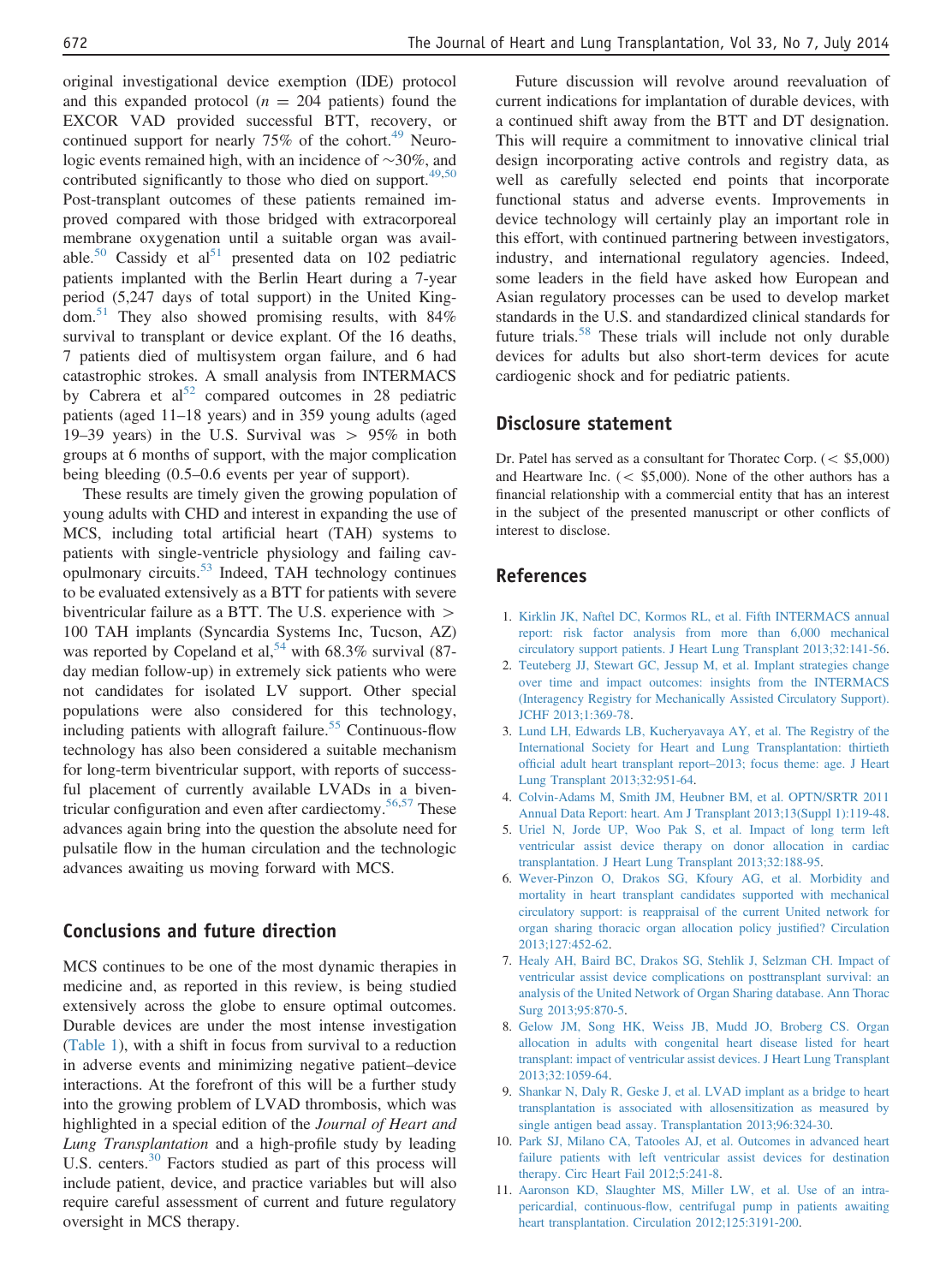- <span id="page-6-0"></span>12. [Grant ADM, Smedira NG, Starling RC, Marwick TH. Independent and](http://refhub.elsevier.com/S1053-2498(14)00976-0/sbref12) [incremental role of quantitative right ventricular evaluation for the](http://refhub.elsevier.com/S1053-2498(14)00976-0/sbref12) [prediction of right ventricular failure after left ventricular assist device](http://refhub.elsevier.com/S1053-2498(14)00976-0/sbref12) [implantation. J Am Coll Cardiol 2012;60:521-8.](http://refhub.elsevier.com/S1053-2498(14)00976-0/sbref12)
- 13. [Vivo RP, Cordero-Reyes AM, Qamar U, et al. Increased right-to-left](http://refhub.elsevier.com/S1053-2498(14)00976-0/sbref13) [ventricle diameter ratio is a strong predictor of right ventricular failure](http://refhub.elsevier.com/S1053-2498(14)00976-0/sbref13) [after left ventricular assist device. J Heart Lung Transplant](http://refhub.elsevier.com/S1053-2498(14)00976-0/sbref13) [2013;32:792-9.](http://refhub.elsevier.com/S1053-2498(14)00976-0/sbref13)
- 14. [Cowger J, Sundareswaran K, Rogers JG, et al. Predicting survival in](http://refhub.elsevier.com/S1053-2498(14)00976-0/sbref14) patients receiving continuous fl[ow left ventricular assist devices: the](http://refhub.elsevier.com/S1053-2498(14)00976-0/sbref14) [HeartMate II risk score. J Am Coll Cardiol 2013;61:313-21.](http://refhub.elsevier.com/S1053-2498(14)00976-0/sbref14)
- 15. [Teuteberg JJ, Ewald GA, Adamson RM, et al. Risk assessment for](http://refhub.elsevier.com/S1053-2498(14)00976-0/sbref15) continuous fl[ow left ventricular assist devices: does the destination](http://refhub.elsevier.com/S1053-2498(14)00976-0/sbref15) [therapy risk score work? An analysis of over 1,000 patients. J Am Coll](http://refhub.elsevier.com/S1053-2498(14)00976-0/sbref15) [Cardiol 2012;60:44-51.](http://refhub.elsevier.com/S1053-2498(14)00976-0/sbref15)
- 16. [Matthews JC, Pagani FD, Haft JW, Koelling TM, Naftel DC, Aaronson](http://refhub.elsevier.com/S1053-2498(14)00976-0/sbref16) [KD. Model for end-stage liver disease score predicts left ventricular](http://refhub.elsevier.com/S1053-2498(14)00976-0/sbref16) [assist device operative transfusion requirements, morbidity, and](http://refhub.elsevier.com/S1053-2498(14)00976-0/sbref16) [mortality. Circulation 2010;121:214-20.](http://refhub.elsevier.com/S1053-2498(14)00976-0/sbref16)
- 17. [Yang JA, Kato TS, Shulman BP, et al. Liver dysfunction as a predictor](http://refhub.elsevier.com/S1053-2498(14)00976-0/sbref17) [of outcomes in patients with advanced heart failure requiring](http://refhub.elsevier.com/S1053-2498(14)00976-0/sbref17) [ventricular assist device support: use of the Model of End-stage Liver](http://refhub.elsevier.com/S1053-2498(14)00976-0/sbref17) [Disease \(MELD\) and MELD eXcluding INR \(MELD-XI\) scoring](http://refhub.elsevier.com/S1053-2498(14)00976-0/sbref17) [system. J Heart Lung Transplant 2012;31:601-10.](http://refhub.elsevier.com/S1053-2498(14)00976-0/sbref17)
- 18. [Thiele H, Zeymer U, Neumann FJ, et al. Intraaortic balloon support for](http://refhub.elsevier.com/S1053-2498(14)00976-0/sbref18) [myocardial infarction with cardiogenic shock. N Engl J Med](http://refhub.elsevier.com/S1053-2498(14)00976-0/sbref18) [2012;367:1287-96.](http://refhub.elsevier.com/S1053-2498(14)00976-0/sbref18)
- 19. O'[Connor CM, Rogers JG. Evidence for overturning the guidelines in](http://refhub.elsevier.com/S1053-2498(14)00976-0/sbref19) [cardiogenic shock. N Engl J Med 2012;367:1349-50.](http://refhub.elsevier.com/S1053-2498(14)00976-0/sbref19)
- 20. [Estep JD, Cordero-Reyes AM, Bhimaraj A, et al. Percutaneous](http://refhub.elsevier.com/S1053-2498(14)00976-0/sbref20) [placement of an intra-aortic balloon pump in the left axillary/subclavian](http://refhub.elsevier.com/S1053-2498(14)00976-0/sbref20) [position provides safe, ambulatory long-term support as bridge to heart](http://refhub.elsevier.com/S1053-2498(14)00976-0/sbref20) [transplant. JCHF 2013;1:382-8.](http://refhub.elsevier.com/S1053-2498(14)00976-0/sbref20)
- 21. [Kato TS, Chokshi A, Singh P, et al. Markers of extracellular matrix](http://refhub.elsevier.com/S1053-2498(14)00976-0/sbref21) [turnover and the development of right ventricular failure after](http://refhub.elsevier.com/S1053-2498(14)00976-0/sbref21) [ventricular assist device implantation in patients with advanced heart](http://refhub.elsevier.com/S1053-2498(14)00976-0/sbref21) [failure. J Heart Lung Transplant 2012;31:37-45.](http://refhub.elsevier.com/S1053-2498(14)00976-0/sbref21)
- 22. [Erkilet G, Ozpeker C, Bothig D, et al. The biomarker plasma galectin-3](http://refhub.elsevier.com/S1053-2498(14)00976-0/sbref22) [in advanced heart failure and survival with mechanical circulatory](http://refhub.elsevier.com/S1053-2498(14)00976-0/sbref22) [support devices. J Heart Lung Transplant 2013;32:221-30.](http://refhub.elsevier.com/S1053-2498(14)00976-0/sbref22)
- 23. [Drakos SG, Wever-Pinzon O, Selzman CH, et al. Magnitude and time](http://refhub.elsevier.com/S1053-2498(14)00976-0/sbref23) [course of changes induced by continuous-](http://refhub.elsevier.com/S1053-2498(14)00976-0/sbref23)flow left ventricular assist [device unloading in chronic heart failure: insights into cardiac](http://refhub.elsevier.com/S1053-2498(14)00976-0/sbref23) [recovery. J Am Coll Cardiol 2013;61:1985-94.](http://refhub.elsevier.com/S1053-2498(14)00976-0/sbref23)
- 24. [Goldstein DJ, Maybaum S, MacGillivray TE, et al. Young patients](http://refhub.elsevier.com/S1053-2498(14)00976-0/sbref24) [with nonischemic cardiomyopathy have higher likelihood of left](http://refhub.elsevier.com/S1053-2498(14)00976-0/sbref24) [ventricular recovery during left ventricular assist device support. J Card](http://refhub.elsevier.com/S1053-2498(14)00976-0/sbref24) [Fail 2012;18:392-5.](http://refhub.elsevier.com/S1053-2498(14)00976-0/sbref24)
- 25. [Hasin T, Marmor Y, Kremers W, et al. Readmissions after implantation](http://refhub.elsevier.com/S1053-2498(14)00976-0/sbref25) of axial fl[ow left ventricular assist device. J Am Coll Cardiol](http://refhub.elsevier.com/S1053-2498(14)00976-0/sbref25) [2013;61:153-63.](http://refhub.elsevier.com/S1053-2498(14)00976-0/sbref25)
- 26. [Forest SJ, Bello R, Friedmann P, et al. Readmissions after ventricular](http://refhub.elsevier.com/S1053-2498(14)00976-0/sbref26) [assist device: etiologies, patterns, and days out of hospital. Ann Thorac](http://refhub.elsevier.com/S1053-2498(14)00976-0/sbref26) [Surg 2013;95:1276-81.](http://refhub.elsevier.com/S1053-2498(14)00976-0/sbref26)
- 27. [Smedira NG, Hoercher KJ, Lima B, et al. Unplanned hospital](http://refhub.elsevier.com/S1053-2498(14)00976-0/sbref27) [readmissions after HeartMate II implantationfrequency, risk factors,](http://refhub.elsevier.com/S1053-2498(14)00976-0/sbref27) [and impact on resource use and survival. JCHF 2013;1:31-9.](http://refhub.elsevier.com/S1053-2498(14)00976-0/sbref27)
- 28. [Morgan JA, Paone G, Nemeh HW, et al. Gastrointestinal bleeding with](http://refhub.elsevier.com/S1053-2498(14)00976-0/sbref28) [the HeartMate II left ventricular assist device. J Heart Lung Transplant](http://refhub.elsevier.com/S1053-2498(14)00976-0/sbref28) [2012;31:715-8.](http://refhub.elsevier.com/S1053-2498(14)00976-0/sbref28)
- 29. [Wever-Pinzon O, Selzman CH, Drakos SG, et al. Pulsatility and the](http://refhub.elsevier.com/S1053-2498(14)00976-0/sbref29) [risk of nonsurgical bleeding in patients supported with the continuous](http://refhub.elsevier.com/S1053-2498(14)00976-0/sbref29)fl[ow left ventricular assist device HeartMate II. Circ Heart Fail](http://refhub.elsevier.com/S1053-2498(14)00976-0/sbref29) [2013;6:517-26.](http://refhub.elsevier.com/S1053-2498(14)00976-0/sbref29)
- 30. [Starling RC, Moazami N, Silvestry SC, et al. Unexpected abrupt](http://refhub.elsevier.com/S1053-2498(14)00976-0/sbref30) [increase in left ventricular assist device thrombosis. N Engl J Med](http://refhub.elsevier.com/S1053-2498(14)00976-0/sbref30) [2014;370:33-40.](http://refhub.elsevier.com/S1053-2498(14)00976-0/sbref30)
- 31. [Shah P, Mehta VM, Cowger JA, et al. Lactate dehydrogenase is](http://refhub.elsevier.com/S1053-2498(14)00976-0/sbref31) [superior to serum free hemoglobin as a marker of pump thrombosis in](http://refhub.elsevier.com/S1053-2498(14)00976-0/sbref31) [left ventricular assist devices. J Heart Lung Transplant 2013;32:S37.](http://refhub.elsevier.com/S1053-2498(14)00976-0/sbref31)
- 32. [Cowger JA, Romano MA, Shah P, et al. Hemolysis: A harbinger of](http://refhub.elsevier.com/S1053-2498(14)00976-0/sbref32) [adverse outcome after left ventricular assist device implant. J Heart](http://refhub.elsevier.com/S1053-2498(14)00976-0/sbref32) [Lung Transplant 2014;33:35-43.](http://refhub.elsevier.com/S1053-2498(14)00976-0/sbref32)
- 33. [Shah P, Mehta VM, Cowger JA, Aaronson KD, Pagani FD. Diagnosis of](http://refhub.elsevier.com/S1053-2498(14)00976-0/sbref33) [hemolysis and device thrombosis with lactate dehydrogenase during left](http://refhub.elsevier.com/S1053-2498(14)00976-0/sbref33) [ventricular assist device support. J Heart Lung Transplant 2014;33:102-4.](http://refhub.elsevier.com/S1053-2498(14)00976-0/sbref33)
- 34. [Ravichandran AK, Parker J, Novak E, et al. Hemolysis in left](http://refhub.elsevier.com/S1053-2498(14)00976-0/sbref34) [ventricular assist device: A retrospective analysis of outcomes. J Heart](http://refhub.elsevier.com/S1053-2498(14)00976-0/sbref34) [Lung Transplant 2014;33:44-50.](http://refhub.elsevier.com/S1053-2498(14)00976-0/sbref34)
- 35. [Stulak JM, Lee D, Haft JW, et al. Gastrointestinal bleeding and](http://refhub.elsevier.com/S1053-2498(14)00976-0/sbref35) [subsequent risk of thromboembolic events during support with a left](http://refhub.elsevier.com/S1053-2498(14)00976-0/sbref35) [ventricular assist device. J Heart Lung Transplant 2014;33:60-4.](http://refhub.elsevier.com/S1053-2498(14)00976-0/sbref35)
- 36. [Moazami N, Milano CA, John R, et al. Pump replacement for left](http://refhub.elsevier.com/S1053-2498(14)00976-0/sbref36) [ventricular assist device failure can be done safely and is associated](http://refhub.elsevier.com/S1053-2498(14)00976-0/sbref36) [with low mortality. Ann Thorac Surg 2013;95:500-5.](http://refhub.elsevier.com/S1053-2498(14)00976-0/sbref36)
- 37. [Moreno SG, Novielli N, Cooper NJ. Cost-effectiveness of the](http://refhub.elsevier.com/S1053-2498(14)00976-0/sbref37) [implantable HeartMate II left ventricular assist device for patients](http://refhub.elsevier.com/S1053-2498(14)00976-0/sbref37) [awaiting heart transplantation. J Heart Lung Transplant 2012;31:450-8.](http://refhub.elsevier.com/S1053-2498(14)00976-0/sbref37)
- 38. [Rogers JG, Bostic RR, Tong KB, Adamson R, Russo M, Slaughter](http://refhub.elsevier.com/S1053-2498(14)00976-0/sbref38) [MS. Cost-effectiveness analysis of continuous-](http://refhub.elsevier.com/S1053-2498(14)00976-0/sbref38)flow left ventricular [assist devices as destination therapy. Circ Heart Fail 2012;5:10-6.](http://refhub.elsevier.com/S1053-2498(14)00976-0/sbref38)
- 39. [Slaughter MS, Rogers JG. Editorial Commentary: Determining the](http://refhub.elsevier.com/S1053-2498(14)00976-0/sbref39) [cost-effectiveness of mechanical circulatory support. J Heart Lung](http://refhub.elsevier.com/S1053-2498(14)00976-0/sbref39) [Transplant 2012;31:448-9.](http://refhub.elsevier.com/S1053-2498(14)00976-0/sbref39)
- 40. [Chokshi A, Drosatos K, Cheema FH, et al. Ventricular assist device](http://refhub.elsevier.com/S1053-2498(14)00976-0/sbref40) [implantation corrects myocardial lipotoxicity, reverses insulin resist](http://refhub.elsevier.com/S1053-2498(14)00976-0/sbref40)[ance, and normalizes cardiac metabolism in patients with advanced](http://refhub.elsevier.com/S1053-2498(14)00976-0/sbref40) [heart failure. Circulation 2012;125:2844-53.](http://refhub.elsevier.com/S1053-2498(14)00976-0/sbref40)
- 41. [Rajagopal K, Daneshmand MA, Patel CB, et al. Natural history and](http://refhub.elsevier.com/S1053-2498(14)00976-0/sbref41) [clinical effect of aortic valve regurgitation after left ventricular assist](http://refhub.elsevier.com/S1053-2498(14)00976-0/sbref41) [device implantation. J Thorac Cardiovasc Surg 2013;145:1373-9.](http://refhub.elsevier.com/S1053-2498(14)00976-0/sbref41)
- 42. D'[Ancona G, Pasic M, Buz S, et al. TAVI for pure aortic valve](http://refhub.elsevier.com/S1053-2498(14)00976-0/sbref42) insuffi[ciency in a patient with a left ventricular assist device. Ann](http://refhub.elsevier.com/S1053-2498(14)00976-0/sbref42) [Thorac Surg 2012;93:e89-91.](http://refhub.elsevier.com/S1053-2498(14)00976-0/sbref42)
- 43. [Parikh KS, Mehrotra AK, Russo MJ, et al. Percutaneous transcatheter](http://refhub.elsevier.com/S1053-2498(14)00976-0/sbref43) [aortic valve closure successfully treats left ventricular assist device](http://refhub.elsevier.com/S1053-2498(14)00976-0/sbref43)– associated aortic insuffi[ciency and improves cardiac hemodynamics.](http://refhub.elsevier.com/S1053-2498(14)00976-0/sbref43) [JACC: Cardiovasc Interv 2013;6:84-9.](http://refhub.elsevier.com/S1053-2498(14)00976-0/sbref43)
- 44. [Piacentino V 3rd, Ganapathi AM, Stafford-Smith M, et al. Utility of](http://refhub.elsevier.com/S1053-2498(14)00976-0/sbref44) [concomitant tricuspid valve procedures for patients undergoing](http://refhub.elsevier.com/S1053-2498(14)00976-0/sbref44) implantation of a continuous-fl[ow left ventricular device. J Thorac](http://refhub.elsevier.com/S1053-2498(14)00976-0/sbref44) [Cardiovasc Surg 2012;144:1217-21.](http://refhub.elsevier.com/S1053-2498(14)00976-0/sbref44)
- 45. [Segura AM, Gregoric I, Radovancevic R, Demirozu ZT, Buja LM,](http://refhub.elsevier.com/S1053-2498(14)00976-0/sbref45) [Frazier OH. Morphologic changes in the aortic wall media after support](http://refhub.elsevier.com/S1053-2498(14)00976-0/sbref45) with a continuous-fl[ow left ventricular assist device. J Heart Lung](http://refhub.elsevier.com/S1053-2498(14)00976-0/sbref45) [Transplant 2013;32:1096-100.](http://refhub.elsevier.com/S1053-2498(14)00976-0/sbref45)
- 46. [Raasch H, Jensen BC, Chang PP, et al. Epidemiology, management,](http://refhub.elsevier.com/S1053-2498(14)00976-0/sbref46) [and outcomes of sustained ventricular arrhythmias after continuous](http://refhub.elsevier.com/S1053-2498(14)00976-0/sbref46)fl[ow left ventricular assist device implantation. Am Heart J](http://refhub.elsevier.com/S1053-2498(14)00976-0/sbref46) [2012;164:373-8.](http://refhub.elsevier.com/S1053-2498(14)00976-0/sbref46)
- 47. [Garan AR, Yuzefpolskaya M, Colombo PC, et al. Ventricular](http://refhub.elsevier.com/S1053-2498(14)00976-0/sbref47) [arrhythmias and implantable cardioverter-de](http://refhub.elsevier.com/S1053-2498(14)00976-0/sbref47)fibrillator therapy in patients with continuous-fl[ow left ventricular assist devices. Need for](http://refhub.elsevier.com/S1053-2498(14)00976-0/sbref47) [primary prevention? J Am Coll Cardiol 2013;61:2542-50.](http://refhub.elsevier.com/S1053-2498(14)00976-0/sbref47)
- 48. [Nakahara S, Chien C, Gelow J, et al. Ventricular arrhythmias after](http://refhub.elsevier.com/S1053-2498(14)00976-0/sbref48) [left ventricular assist device. Circ Arrhythm Electrophysiol 2013;6:](http://refhub.elsevier.com/S1053-2498(14)00976-0/sbref48) [648-54.](http://refhub.elsevier.com/S1053-2498(14)00976-0/sbref48)
- 49. [Almond CS, Morales DL, Blackstone EH, et al. Berlin Heart EXCOR](http://refhub.elsevier.com/S1053-2498(14)00976-0/sbref49) [pediatric ventricular assist device for bridge to heart transplantation in](http://refhub.elsevier.com/S1053-2498(14)00976-0/sbref49) [US children. Circulation 2013;127:1702-11.](http://refhub.elsevier.com/S1053-2498(14)00976-0/sbref49)
- 50. [Eghtesady P, Almond CS, Tjossem C, et al. Post-transplant outcomes](http://refhub.elsevier.com/S1053-2498(14)00976-0/sbref50) [of children bridged to transplant with the Berlin Heart EXCOR](http://refhub.elsevier.com/S1053-2498(14)00976-0/sbref50) [Pediatric ventricular assist device. Circulation 2013;128:S24-31.](http://refhub.elsevier.com/S1053-2498(14)00976-0/sbref50)
- 51. [Cassidy J, Dominguez T, Haynes S, et al. A longer waiting game:](http://refhub.elsevier.com/S1053-2498(14)00976-0/sbref51) [bridging children to heart transplant with the Berlin Heart EXCOR](http://refhub.elsevier.com/S1053-2498(14)00976-0/sbref51) device–[the United Kingdom experience. J Heart Lung Transplant](http://refhub.elsevier.com/S1053-2498(14)00976-0/sbref51) [2013;32:1101-6.](http://refhub.elsevier.com/S1053-2498(14)00976-0/sbref51)
- 52. [Cabrera AG, Sundareswaran KS, Samayoa AX, et al. Outcomes of](http://refhub.elsevier.com/S1053-2498(14)00976-0/sbref52) [pediatric patients supported by the HeartMate II left ventricular assist](http://refhub.elsevier.com/S1053-2498(14)00976-0/sbref52) [device in the United States. J Heart Lung Transplant 2013;32:1107-13.](http://refhub.elsevier.com/S1053-2498(14)00976-0/sbref52)